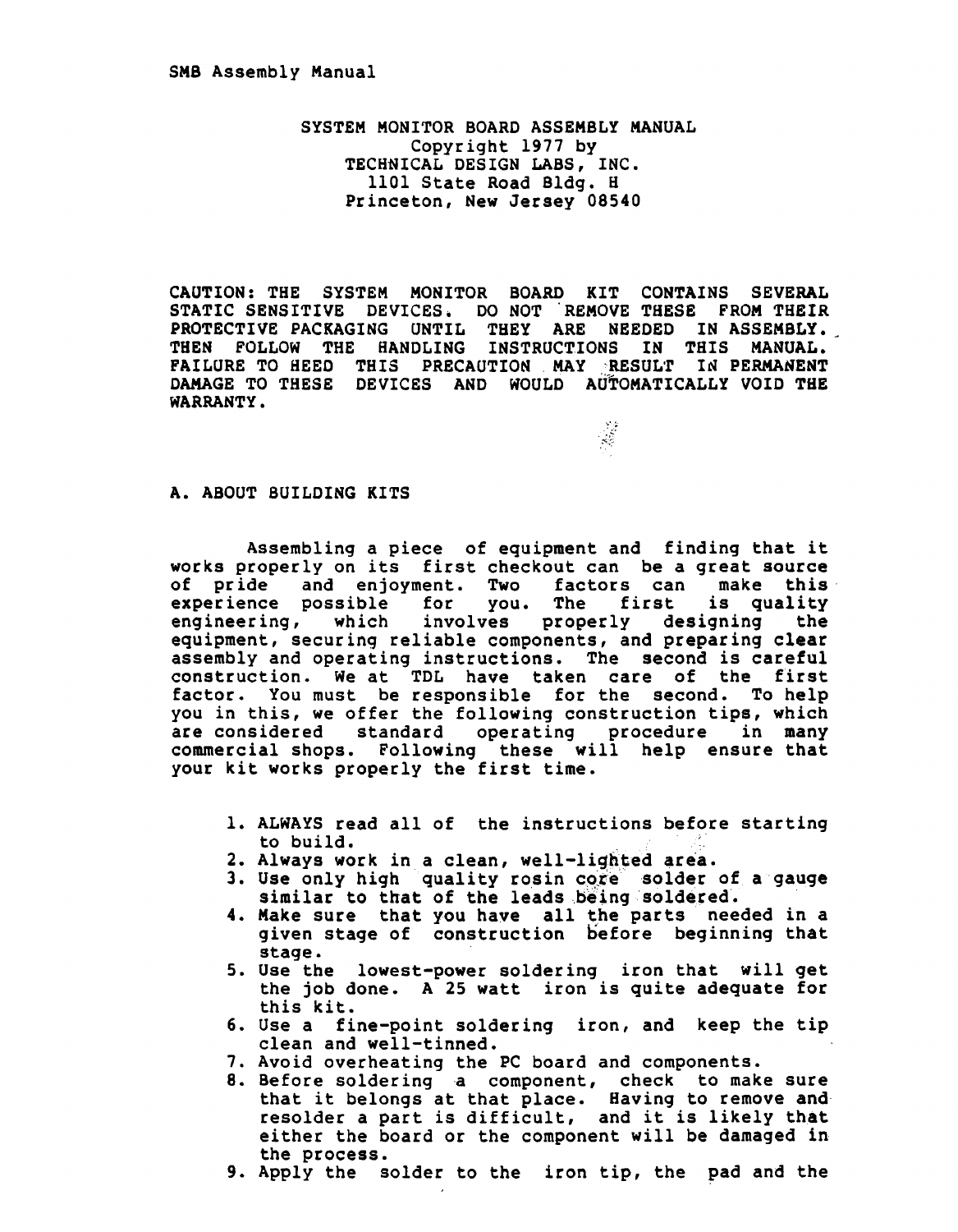component lead at the same time. The solder will melt and flow in a second or two. If it does not, stop and find out why before continuing.

- 10. Use only enough solder to ensure electro-mechanical integrity. l/8th inch or so of the solder supplied with this kit is generally adequate for IC socket leads.
- 11. Look carefully at each joint, both during and after soldering it. It should have a clean, bright appearance. If the surface is rough or dull, it might be a "cold" joint. It would then have to be reheated, and a little more solder would have to be added.
- 12. Avoid working on the kit when you are very tired.
- 13. Always check the voltages on appropriate IC pins after assembly and before installing the IC's in their sockets.
- 14. Never install IC's in sockets when there is voltage on the board.
- 15. ALWAYS install MOS/CMOS devices LAST, when you are sure everything else is perfect.
- 16. NEVER insert the board in its socket when the computer is turned on.

#### B. HANDLING MOS/CMOS DEVICES

Static damage to these sensitive devices is unlikely to occur when they are handled correctly. The rules for correct handling are simple:

- 1. Keep everything in contact with everything else. while the IC is still in its case, hold it in your hand, touch both to the table, the PC board, etc. This allows any static present to discharge.
- 2. Work on a conductive surface. Bare, grounded metal (a cookie tin, a piece of aluminum foil) is best. Glass is very bad; plastic is worse.
- 3. Wear cotton clothes, not synthetics.
- 4. A medium-humidity environment is better than a very dry room.

Remember, the most basic rule is to keep everything in contact with everything else. If you adhere to this one and to the others, and add some common sense, it is unlikely that you will ever damage a static-sensitive device.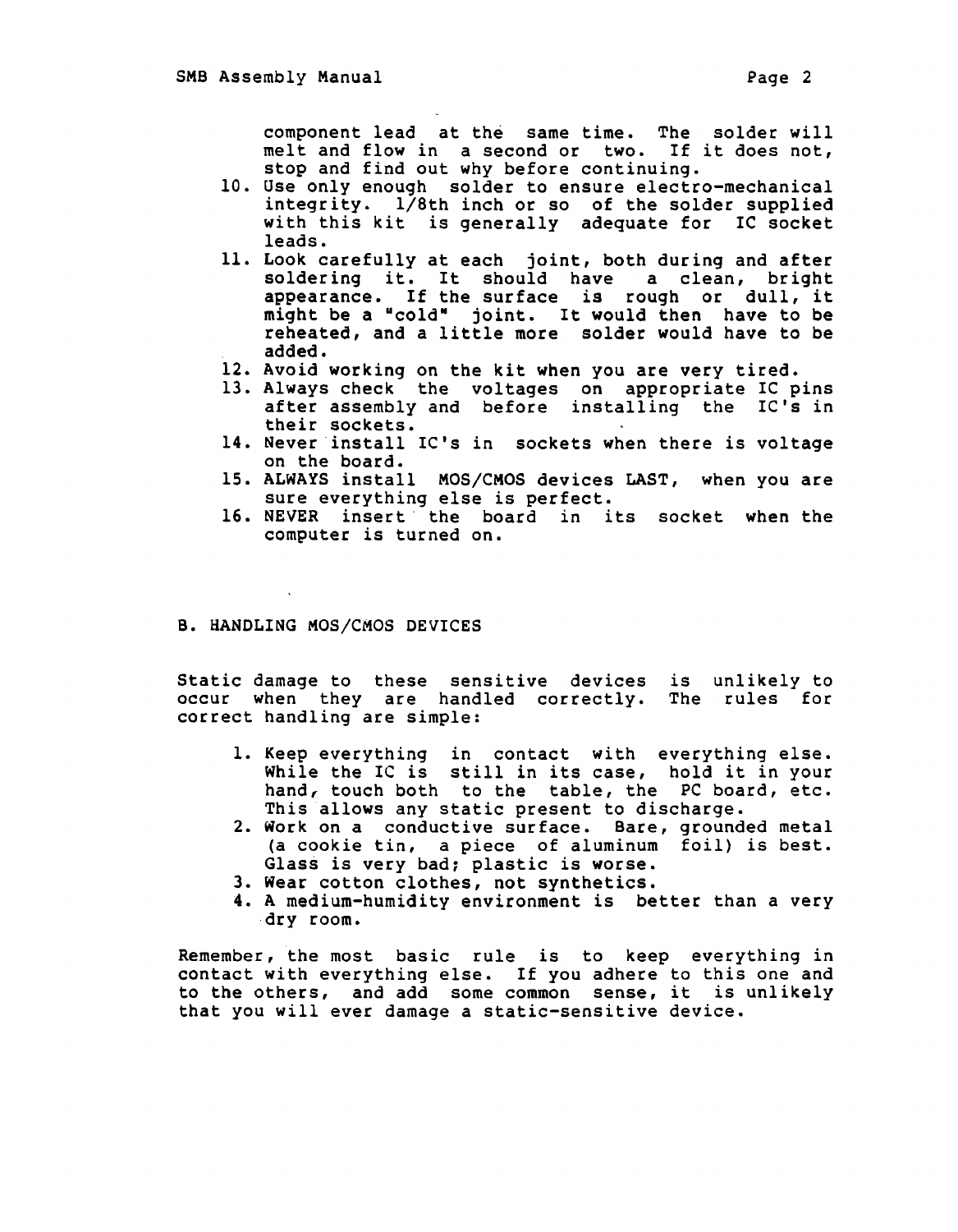The following is a list of parts included with the System Monitor Board kit. Before proceding with assembly, system nonitor board kit. Before proceding with assembly,<br>check the contents of the kit with the parts list. Check to see if an errata sheet is included with the kit. It will indicate any changes that have occurred. Occaisionally there will be a part that is not exactly the same but is an acceptable substitute and was included due to availability. An example of this is a 47mfd tantalum electrolytic instead of the normal 33mfd unit. However, if a 3.3mfd was included, it would obviously be the wrong part.

### SOCKETS:

| <b>CHECK</b> |  | QUAN. | NUMBER OF PINS |    |  |
|--------------|--|-------|----------------|----|--|
|              |  |       |                |    |  |
|              |  | 12    |                | 14 |  |
|              |  | 12    |                | 16 |  |
|              |  |       |                | 18 |  |
|              |  |       |                | 24 |  |
|              |  |       |                | 40 |  |

### RESISTORS:

| <b>CHECK</b> | QUAN.                   | <b>WATTS VALUE</b> |             | COLOR CODE             |
|--------------|-------------------------|--------------------|-------------|------------------------|
|              |                         |                    | DIP Pack    | White DIP              |
|              |                         | 1/4                | $100$ $ohm$ | brown, black, brown    |
|              | 2                       | 1/2                | $150$ $ohm$ | brown, green, brown    |
|              | $\overline{\mathbf{2}}$ | 1/4                | 620 ohm     | blue, red, brown       |
|              | $\overline{2}$          | 1/2                | $820$ ohm   | grey, red, brown       |
|              | 4                       | 1/4                | 1K          | brown, black, red      |
|              | 2                       | 1/2                | 1.2K        | brown, red, red        |
|              | $\overline{\mathbf{c}}$ | 1/4                | 2.2K        | red, red, red          |
|              |                         |                    | 2.49K       | Precision resistor     |
|              | 5                       | 1/4                | <b>4.7K</b> | yellow, violet, red    |
|              | 6                       | $\mathbf{u}$       | 10K         | brown, black, orange   |
|              | $\overline{2}$          | $\mathbf{u}$       | 20K         | red, black, orange     |
|              | $\mathbf{2}$            | $\mathbf{r}$       | 33K         | orange, orange, orange |
|              | $\overline{\mathbf{2}}$ | $\mathbf{u}$       | 47K         | yellow, violet, orange |
|              |                         | $\mathbf{u}$       | 100K        | brown, black, yellow   |
|              |                         | $\mathbf{u}$       | 1 Meg       | brown, black, green    |
|              |                         | $\bullet$          | 10 Meg      | brown, black, blue     |

#### DIODES:

| CHECK | <b>OUAN.</b> | <b>DESCRIPTION</b> |
|-------|--------------|--------------------|
|       | Δ.           | 1N270              |
|       | 4            | 1N4001             |
|       | 2            | 1N5349B            |
|       |              | LED                |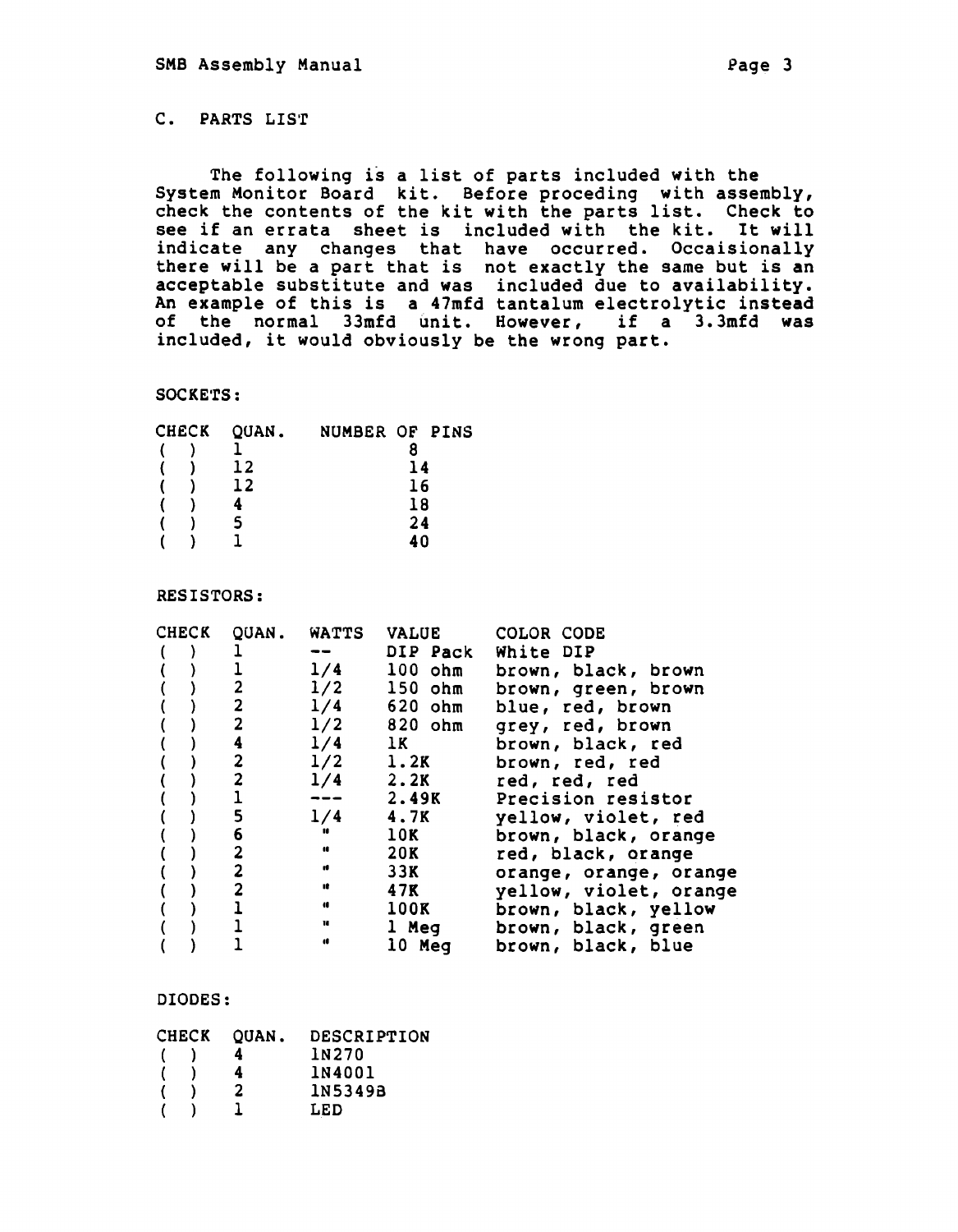# CAPACITORS:

|          | CHECK QUAN.             | <b>VALUE</b> | <b>TYPE</b>                    |
|----------|-------------------------|--------------|--------------------------------|
| $($ $)$  |                         | 47 pf        | disc                           |
| $($ )    | $\mathbf{1}$            | 220 pf       | disc                           |
|          | ( ) 1                   | 560 pf disc  |                                |
|          | $\overline{\mathbf{2}}$ | $0.0022$ mfd | disc                           |
|          |                         | or 2200 pf   |                                |
| $\left($ | -11                     | 0.1 mfd      | black ceramic                  |
| ( ) 1    |                         | $0.1$ mfd    | Precision, Silver with red dot |
|          | $\mathbf{1}$            | 4.7 mfd      | tantalum electrolytic          |
|          | 5                       | 33 mfd       | tantalum electrolytic          |

## MISC.:

|  | CHECK QUAN.    | <b>DESCRIPTION</b>                     |
|--|----------------|----------------------------------------|
|  |                | 4-bit DIP switch                       |
|  |                | 8-bit DIP switch                       |
|  | $\frac{14}{1}$ | Augat pins                             |
|  |                | Crystal                                |
|  |                | T&B/Ansley 26 pin connector            |
|  |                | 7805 3-lead regulator                  |
|  |                | heat sink, single hole                 |
|  | l ea           | $6/32$ x $5/16$ screw, washer, and nut |
|  | $)$ 3 in.      | jumper wire                            |
|  | ) 5 feet       | solder, rosin core                     |
|  |                | SMB printed circuit board              |
|  |                | SMB Assembly Manual                    |
|  |                | SMB User's Guide                       |
|  |                | SMB Limited Warranty Card              |

## !Cs:

| <b>CHECK</b> | QUAN.                   | <b>NUMBER</b>              | <b>TYPE</b>          |
|--------------|-------------------------|----------------------------|----------------------|
|              | 1                       | C 28050 M or<br>MK 34038 N | Masked 2Kx8 ROM      |
|              | 4                       | TIL 113                    | 20 mil loop driver   |
|              |                         | 14411                      | baud rate generator  |
|              |                         | 1488                       | RS 232 driver        |
|              |                         | 1489                       | RS 232 receiver      |
|              |                         | 3130                       | op amp               |
|              |                         | 4047                       | one-shot             |
|              |                         | 4070                       | quad exclusive OR    |
|              | $\overline{2}$          | 4528                       | dual one-shot        |
|              | 4                       | 4804                       | 1K x 4 static memory |
|              |                         | 6820                       | PIA.                 |
|              | 3                       | 6850                       | <b>ACIA</b>          |
|              | $\overline{\mathbf{c}}$ | 74LS02                     | quad NOR gate        |
|              | $\overline{1}$          | <b>74LS04</b>              | hex INVERTER         |
|              | $\overline{\mathbf{2}}$ | 74LS20                     | dual 4-input NAND    |
|              |                         | <b>74LS27</b>              | triple 3-input NOR   |
|              |                         | 74LS138                    | 3 to 8 decoder       |
| . )          | $\frac{6}{2}$           | 74LS367                    | hex buffer           |
|              |                         | 8T97                       | hex buffer           |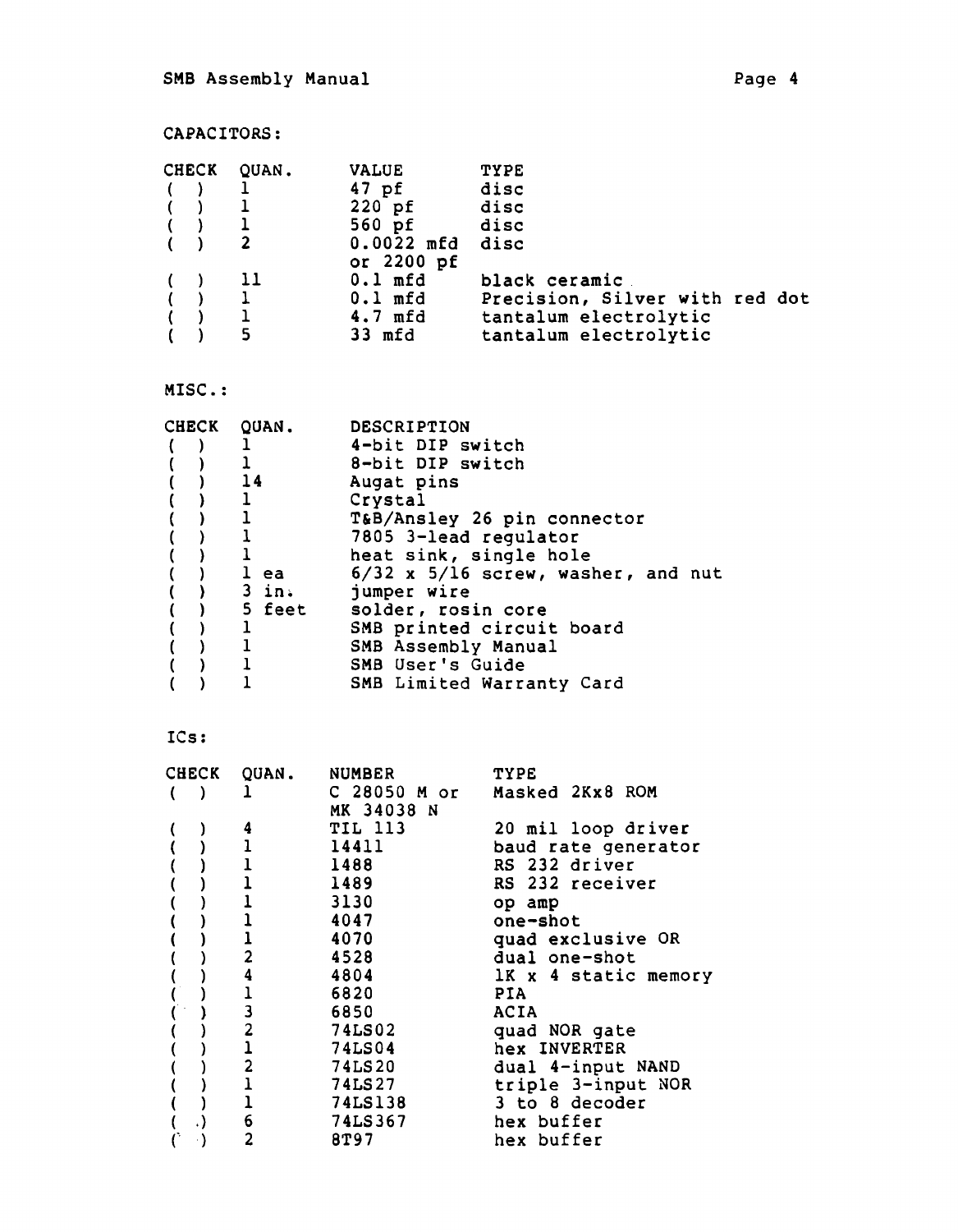IC SOCKETS:

When installing the IC sockets, be sure to orient the pin 1 of the socket in the proper direction. The proper direction is indicated on the board's silk- screen. One end of the rectangle will have a half-moon indentation. If the rectangle will have a half-moon indentation. rectangle is oriented with the half-moon at the top, then<br>pin 1 will be the first pin at the top left. On the socket pin 1 will be the first pin at the top left. itself there is also a pin 1 indication. However, the indication may or may not be similar to the one on the silk-screen. It depends on the type of socket being used. The most common designation is a 45 degree angle at the corner where pin 1 is located.

Install the following sockets: ( ) 16 pin socket for resistor pack Rl-R8.

| ۰. | , |    | <b>PAIL</b> | っついいこ                 |     | TESTSCAT | yach ni no.                                  |  |
|----|---|----|-------------|-----------------------|-----|----------|----------------------------------------------|--|
|    |   |    |             |                       |     |          | Pin<br>left.<br>ı<br>upper                   |  |
| (  |   | 16 |             | pin socket for Ul.    |     |          | Pin<br>upper left.<br>$\mathbf{1}$           |  |
| (  |   | 16 |             | pin socket for        |     | U2.      | left.<br>Pin<br>$\mathbf{1}$<br>upper        |  |
| (  |   | 16 |             | pin socket for U3.    |     |          | Pin<br>upper left.<br>$\mathbf{1}$           |  |
| (  |   | 16 |             | pin socket for U4.    |     |          | Pin<br>left.<br>$\mathbf{1}$<br>upper        |  |
|    |   | 16 |             | pin socket for        |     | U5.      | Pin<br>left.<br>$\mathbf{1}$<br>upper        |  |
|    |   | 16 |             | pin socket            | for | U6.      | Pin<br>left.<br>$\mathbf{1}$<br>upper        |  |
|    |   | 16 |             | pin socket            | for | U7.      | $\mathbf{1}$<br>left.<br>Pin<br>upper        |  |
|    |   | 16 |             | pin socket for U8.    |     |          | Pin<br>upper left.<br>$\mathbf{1}$           |  |
| ι  |   |    |             | 16 pin socket for U9. |     |          | Pin 1<br>upper left.                         |  |
| U  |   | 14 | PIN         | SOCKET for            |     | U10.     | left.<br>Pin<br>$\mathbf{I}$<br>upper        |  |
|    |   | 14 |             | pin socket            | for | U11.     | left.<br>Pin<br>1<br>upper                   |  |
|    |   | 14 |             | pin socket            | for | U12.     | left.<br>Pin<br>1<br>upper                   |  |
|    |   | 14 |             | pin socket            | for | U13.     | left.<br>Pin<br>l upper                      |  |
|    |   | 14 |             | pin socket            | for | U14.     | left.<br>l upper<br>Pin                      |  |
| t  |   | 18 |             | PIN SOCKET for        |     | U15.     | left.<br>Pin<br>l upper                      |  |
| (  |   | 18 | pin         | socket                | for | U16.     | left.<br>Pin<br>$\mathbf 1$<br>upper         |  |
|    |   | 18 |             | pin socket            | for | U17.     | left.<br>Pin<br>$\mathbf{1}$<br>upper        |  |
|    |   | 24 | PIN         | <b>SOCKET</b>         | for | U19.     | left.<br>$\mathbf 1$<br>Pin<br>upper         |  |
|    |   | 24 | pin         | socket                | for | U20.     | left.<br>Pin<br>$\mathbf{1}$<br>upper        |  |
|    |   | 24 | pin         | socket                | for | U21.     | 1<br>left.<br>Pin<br>upper                   |  |
|    |   | 24 | pin         | socket                | for | U22.     | left.<br>1<br>Pin<br>upper                   |  |
|    |   | 16 | PIN         | <b>SOCKET</b>         | for | U23.     | 1<br>LEFT.<br>Pin<br><b>LOWER</b>            |  |
|    |   | 24 | PIN         | <b>SOCKET</b>         | for | U24.     | $\mathbf 1$<br><b>UPPER</b><br>Pin<br>LEFT.  |  |
|    |   | 14 | PIN         | <b>SOCKET</b>         | for | U25.     | 1<br><b>LOWER</b><br>LEFT.<br>Pin            |  |
|    |   | 40 | PIN         | <b>SOCKET</b>         | for | U26.     | $\mathbf 1$<br><b>UPPER</b><br>RIGHT.<br>Pin |  |
|    |   |    |             |                       |     |          |                                              |  |

( ) 14 PIN SOCKET for U27 and U28. Pin 1 UPPER LEFT. ~OTE: U27 & U28 are each 6 pin ICs which share the same 14 pin socket. The ICs will be placed at the extreme ends of the socket leaving the middle two pins vacant.

14 pin socket for U29. Pin 1 upper left.

) 14 pin socket for U30 and U31. Pin 1 LOWER RIGHT. NOTE: U30 & U31 are also 6 pin ICs which share the same 14 pin socket. The ICs will be placed at the extreme ends of the socket leaving the middle two pins vacant. Note also that the pin 1 orientation is OPPOSITE that of U27 & U28.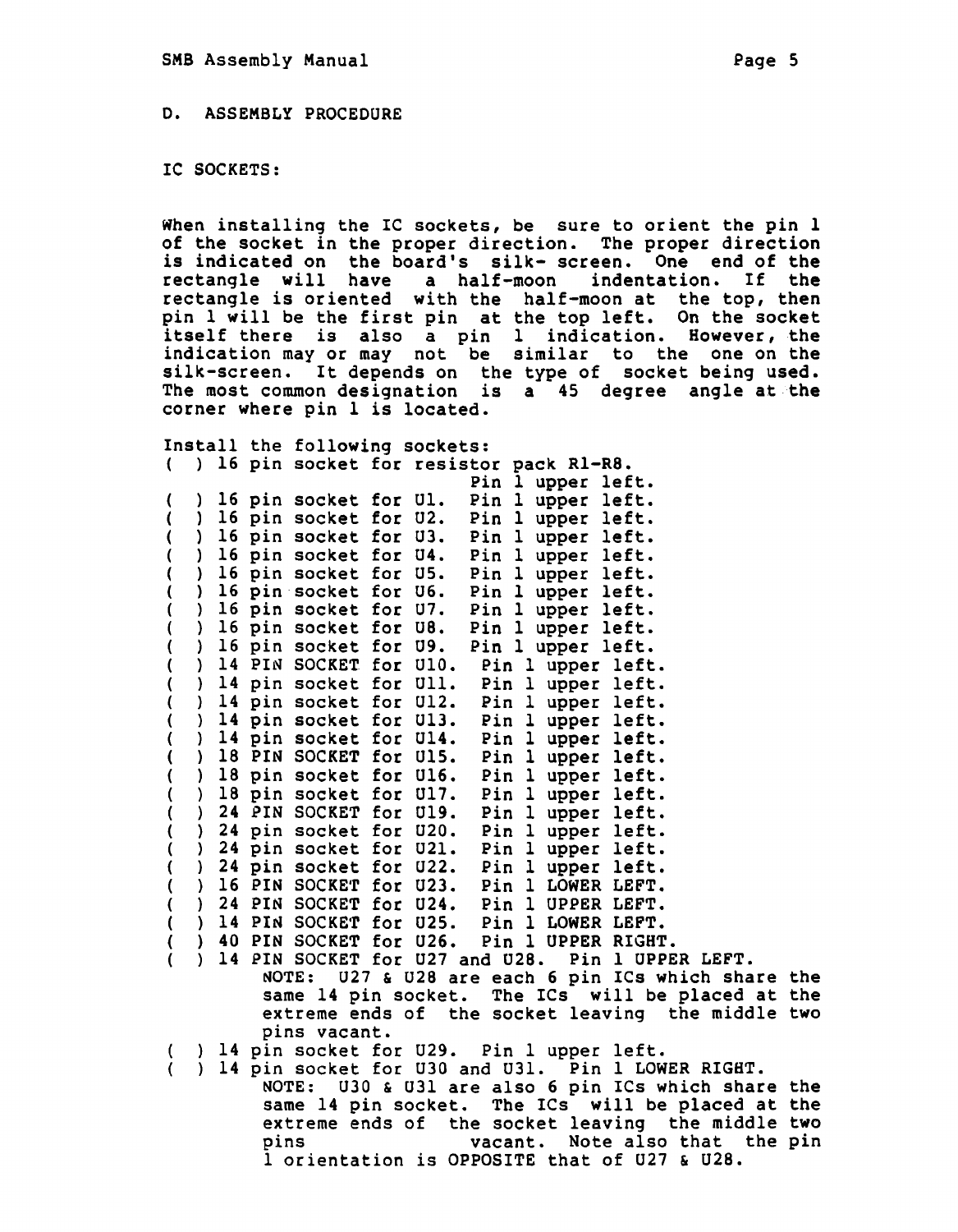pin socket for U32. Pin 1 UPPER LEFT. pin socket for U33. Pin 1 LOWER RIGHT. pin socket for U34. Pin 1 UPPER LEFT. pin socket for U35. Pin 1 upper left. 14 PIN SOCKET for U36. Pin 1 LOWER LEFT.

INSTALL THE FOLLOWING RESISTORS (the 1/4 watt resistors are the smaller ones and the bigger ones are 1/2 watt) :

Start at the upper left of the board.

| <b>CHECK</b>                     | RNr.            | <b>VALUE</b> | <b>COLORS</b>                                                                  | WATTS                |
|----------------------------------|-----------------|--------------|--------------------------------------------------------------------------------|----------------------|
| )<br>t                           | R43             | 1K           | brown, black, red                                                              | 1/4                  |
| €<br>)                           | R42             | 10K          | brown, black, orange                                                           | n                    |
| (                                | R44             | 4.7K         | yellow, violet, red                                                            | Ħ                    |
|                                  | R45             | 4.7K         | yellow, violet, red                                                            | u                    |
| )                                | R40             | 10K          | brown, black, orange                                                           | $\blacksquare$       |
| )                                | <b>R41</b>      | 10K          | brown, black, orange                                                           | 1Î                   |
| )                                | R39             | 100K         | brown, black, yellow                                                           | п                    |
| )                                | R37             | 1K           | brown, black, red                                                              | w                    |
| )<br>$\mathcal{L}_{\mathcal{A}}$ | R38             | 1K           | brown, black, red                                                              | 10                   |
| )                                | R35             | 47K          | yellow, violet, orange                                                         | H                    |
| )                                | R36             | 47K          | yellow, violet, orange                                                         | H                    |
| )                                | R33             | 10K          | brown, black, orange                                                           | u                    |
| )                                | R32             | 10K          | brown, black, orange                                                           | H                    |
|                                  | R29             | 33K          | orange, orange, orange                                                         | п                    |
|                                  | R28             | 33K          | orange, orange, orange                                                         | $\pmb{\mathfrak{g}}$ |
| )                                | R31             | 100ohm       | brown, black, brown                                                            | n                    |
|                                  | R <sub>27</sub> | 620ohm       | blue, red, brown                                                               | Ħ                    |
|                                  | R26             | $620$ ohm    | blue, red, brown                                                               | и                    |
|                                  | R30             | 4.7K         | yellow, violet, red                                                            | $\mathbf{u}$         |
|                                  | R18             | 4.7K         | yellow, violet, red                                                            | u                    |
| )                                | R25             | 2.2K         | red, red, red                                                                  | $\blacksquare$       |
|                                  | R24             | 2.2K         | red, red, red                                                                  | $\blacksquare$       |
| }                                | R19             | 20K          | red, black, orange                                                             | Ħ                    |
| Move                             |                 |              | to the bottom right of the board                                               |                      |
| €<br><sup>)</sup>                | R9              | 20K          | red, black, orange                                                             | d                    |
| Move                             |                 |              | to the bottom of the board just left of center                                 |                      |
| 1<br>€                           | R10             | 4.7K         | yellow, violet, red                                                            |                      |
|                                  | R11             | lMeg         | brown, black, green                                                            | $\mathbf{u}$         |
|                                  | R12             | 10K          | brown, black, orange                                                           | u                    |
|                                  | R13             | $1K$ *       | brown, black, red                                                              | $\mathbf{u}$         |
| *Note:                           |                 |              | The value of R13 was incorrectly silk-                                         |                      |
|                                  |                 |              | screened as 10K on some SMBs.                                                  |                      |
|                                  |                 |              | IK is the correct value.                                                       |                      |
| )                                | R14             | $150$ ohm    | brown, green, brown                                                            | 1/2                  |
|                                  | <b>R15</b>      | $150$ ohm    | brown, green, brown                                                            |                      |
|                                  | <b>R17</b>      | 2.49K        | Precision resistor                                                             |                      |
|                                  |                 |              | not color coded                                                                |                      |
|                                  |                 |              | labelled "2491F"                                                               |                      |
| $\rightarrow$                    | R16             | $10$ Meq     | brown, black, blue                                                             | 1/4                  |
| $\left($                         |                 |              |                                                                                |                      |
|                                  | NOTE:           |              | Move to the upper right of the board.<br>The following 4 resistors will be in- |                      |
|                                  |                 |              |                                                                                |                      |
|                                  |                 |              | stalled in an upright position. (R20,<br>$21, 22, 23$ .                        |                      |
|                                  |                 |              |                                                                                |                      |
|                                  | R <sub>20</sub> | 820ohm       | grey, red, brown                                                               | 1/2                  |
|                                  | R21             | 1.2K         | brown, red, red                                                                |                      |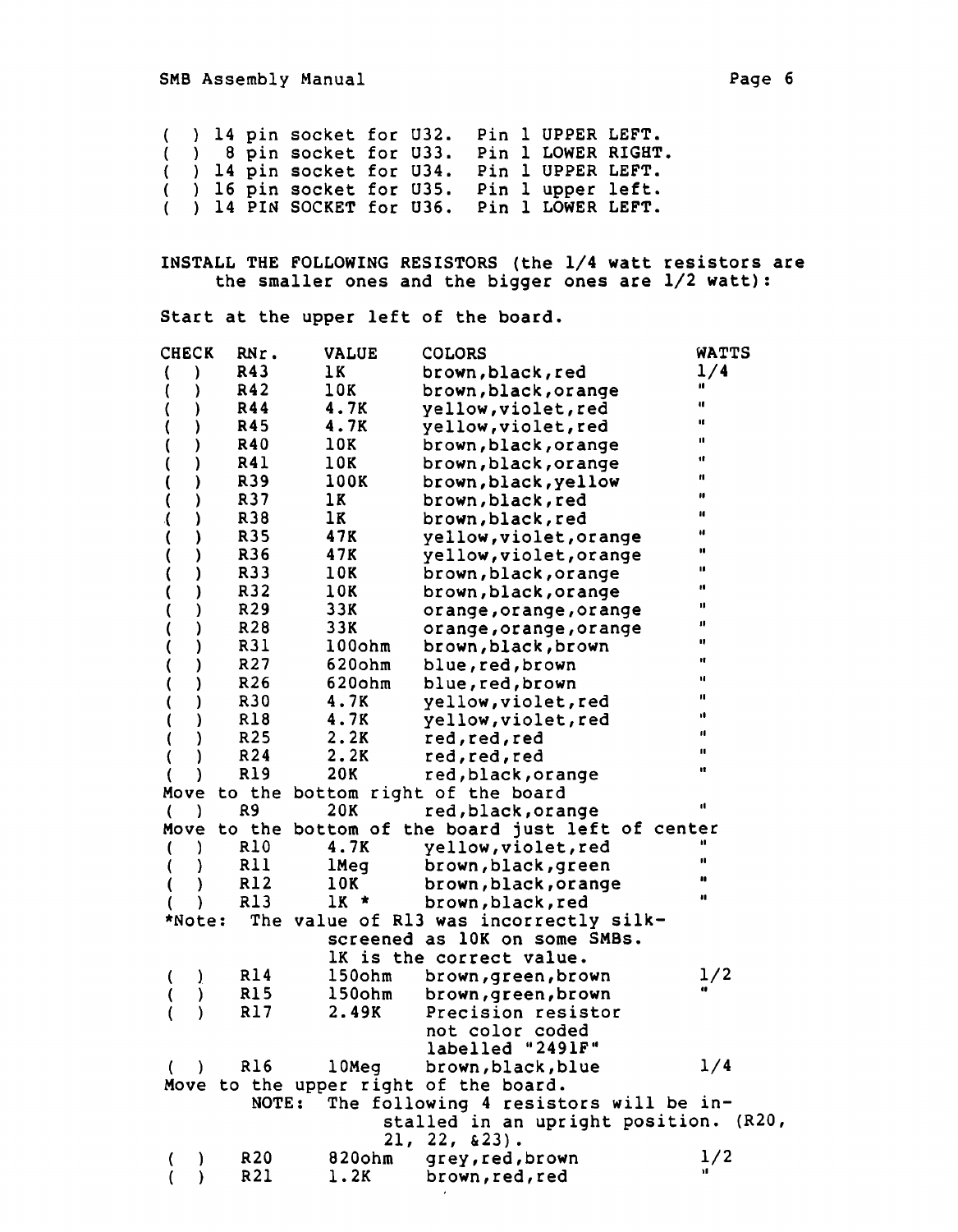|  | R22 | 1.2K | brown, red, red       |  |
|--|-----|------|-----------------------|--|
|  | R23 |      | 820ohm grey,red,brown |  |

NOTE THE FOLLOWING:

Rlto R8 are contained in the white resistor pack which looks like an IC and is not soldered in like the other resistors. It plugs in like the ICs. Install it when the ICs are installed in the sockets.

R34 is optional. Do not install a resistor there.

INSTALL THE FOLLOWING DIODES:

NOTE: In identifying diodes, there will always be a band on one end of the body which must be oriented in the correct direction. The band is usually black or grey. The silk-screen will contalin a symbol inside the rectangle representing the diode. One end has an arrow- this is called the anode. The other end has a bar - this is called the cathode. The band on the diode MUST be oriented on the same side as the bar (cathode) symbol on the silk-screen.

Move to the lower right of the board.

CHECK NR. TYPE ORIENTATION

 $( )$  CR1  $( )$  CR2 1N270 1N270 band RIGHT band RIGHT Nove to the far left of the board, midway up. band TOP 1N5349B band BOTTOM 1N5349B ( ) CRll ( ) CR12 Move to the upper right of the board, install the following diodes in an upright position.<br>( ) CR8 1N4001 ( ) CR8 1N4001 band BOTTOM<br>( ) CR7 1N4001 band BOTTOM ( ) CR7 1N4001 band BOTTOM<br>( ) CR6 1N4001 band BOTTOM ) CR6 1N4001 band BOTTOM<br>) CR5 1N4001 band BOTTOM ( ) CRS 1N4001 band BOTTOM The following diodes are installed normally.<br>( ) CR3 1N270 band LEFT ( ) CR3 1N270 band LEFT<br>( ) CR4 1N270 band LEFT ( ) CR4 1N270 band LEFT NOTE: There is no CR9 or CRlO on the board. They were removed during a board revision. ( ) LED band=flat band BOTTOM spot

INSTALL THE FOLLOWING CAPACITORS:

NOTE: The following capacitors are 0.1 mfd. They are black in color and are labelled "100nS".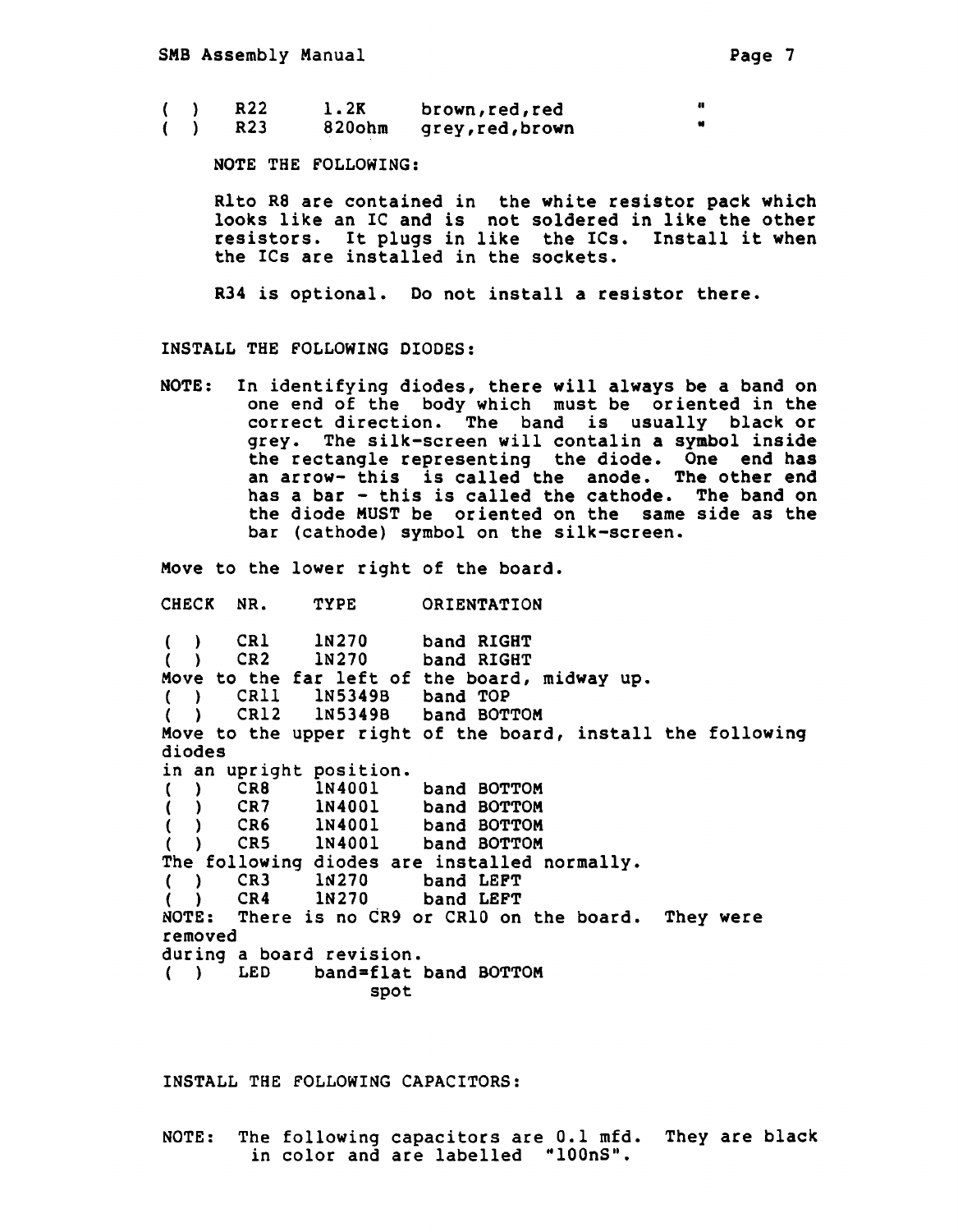Move to bottom right of board. CHECK NR. VALUE<br>( ) C19 0.1mf ( ) Cl9 O.lmfd  $( )$  C20  $, \frac{1}{2}$  $( )$  C21 "  $( )$  C22  $'$  $($   $)$  C3 Moveto top left of board.<br>()  $C12$  " ( ) Cl2  $\mathbf{u}$ ( ) ClS  $\mathbf{u}$ ( ) Cl3  $\bar{\mathbf{u}}$ ( ) Cl4  $\bullet\bullet$ ( ) ClO  $\mathbf{u}$ ( ) C9 NOTE: The following capacitors are called disc ceramic. They are usually yellow in color and circular in shape. Move to the upper left of the board.<br>()  $\bigcirc$  Cl7 0.0022 mfd (=2200 pf ( )  $C17$  0.0022 mfd (=2200 pf) labelled "2200" on silk-screen. C16 0.0022 mfd  $(=2200 \text{ pf})$  labelled "2200" on  $($ silk-screen.  $($ ) C23 47 pf labelled 47 K on capacitor. Move to the lower left of the board.<br>() C5 560 pf located ( ) C5 560 pf located to the left of Rl3.<br>( ) C2 220 pf located to the right of U9. located to the right of U9. Move to the upper left of the board.<br>() Cl8 Precision 0.1 mfd -Precision 0.1 mfd - NOTE: Observe POLARITY! The red end should be on the BOTTOM! The following capacitors are electrolytic tantalums. POLARITY MUST BE OBSERVED! Match the "+" on the capacitor with the "+" on the silk-screen. Move to the lower left of the board.<br>()  $C6$  33 mfd  $+$  at bo  $( 0.6 S)$  33 mfd  $( 0.7 S)$  + at bottom ( ) C7 33 mfd + at bottom<br>( ) C8 33 mfd + at bottom (a) can be defined that the set of the set of the set of the set of the set of the set of the set of the set of the set of the set of the set of the set of the set of the set of the set of the set of the set of the set of  $( )$  Cll 33 mfd  $+$  at bottom Move to the left of  $U9$ .<br>()  $C4$  4.7 mfd  $( )$  C4 4.7 mfd + at bottom Move to the lower right of the board.<br>()  $\begin{array}{ccc} \n\text{Cl} & 33 \text{ mfd} & + \text{ at the} \n\end{array}$  $33$  mfd  $+$  at the upper left INSTALL THE SWITCHES:

4-bit dip switch. Install so that the "l" is at the  $($ ) top and the "4" is at the bottom.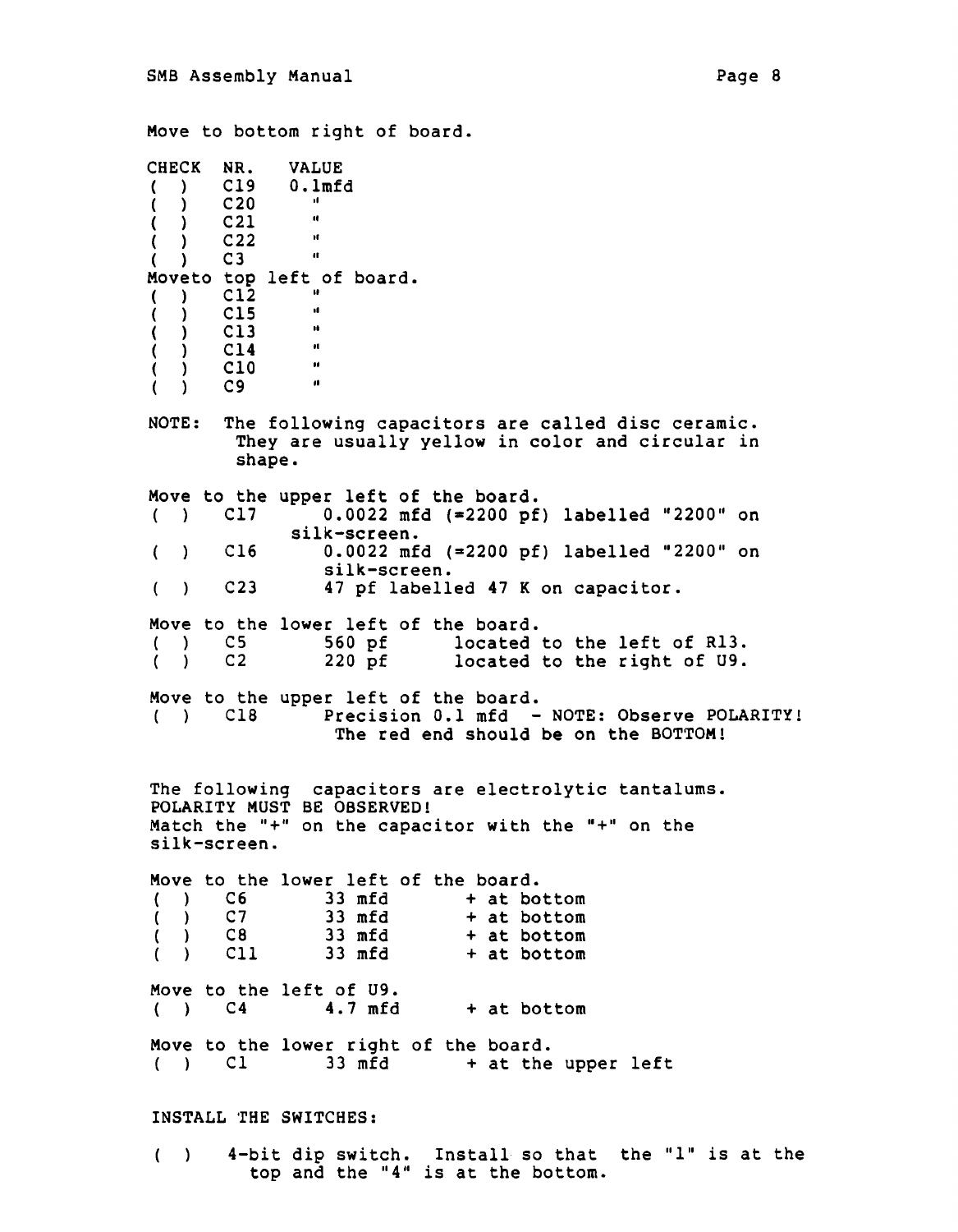8- bit dip switch. CAUTION: This switch is  $($ )  $($ installed u P S I D E D O W N 1 l l installed U P S I D E D O W N ! ! !<br>! ! ! ! In other words the "1" is on the RIGHT and the "8" is on the left.

INSTALL THE AOGAT PINS:

- ( ) Find an old 14 pin IC and insert an Augat pin on each lead on one side only. Locate the seven holes immediately above 024 (14411). Insert the side of the IC which carries the Augat pins and solder them in place. The old IC may now be removed and the Augat pins will remain in perfect alignment.
- Locate the two holes to the right of the above seven.  $($ ) They should be labelled "VIDEO". Insert and solder an Augat pin in the right hole.
- Locate the two holes above the previous two. They should be labelled •TTY•. Insert and solder an Augat pin in the right hole.
- $( )$ Cut two jumper wires approximately 1.5 inches long each. Strip both ends on each. On one end of one of the wires solder an Augat pin. Repeat for the other wire.
- $( )$ Take the bare end of one of the wires and insert and solder it in the one remaining free hole to the left of the "VIDEO" label. Repeat with the other wire in the hole to the left to the "TTY" label.

Move to the area below U9.

- $( )$ Insert an Augat pin in the hole labelled "POC".
- Insert an Augat pin in the hole labelled •PRESET".
- $( )$ Make a jumper wire with Augat pin similar to the two made above. Insert the bare end in the hole to the left of "PRESET". The Augat side of the jumper will then be used to plug into either the "POC" or "RESET".

INSTALL THE FOLLOWING MISC. COMPONENTS:

CRYSTAL

- The two holes for the crystal are located directly  $( )$ below U36. Insert the wires with 3/16 inch between the board and the crystal's case and solder. Then bend the crystal down flat against the board.
- T & B /Ansley Connector.
- Merely insert this connector from the component side  $( )$ of the board and solder all 26 pins.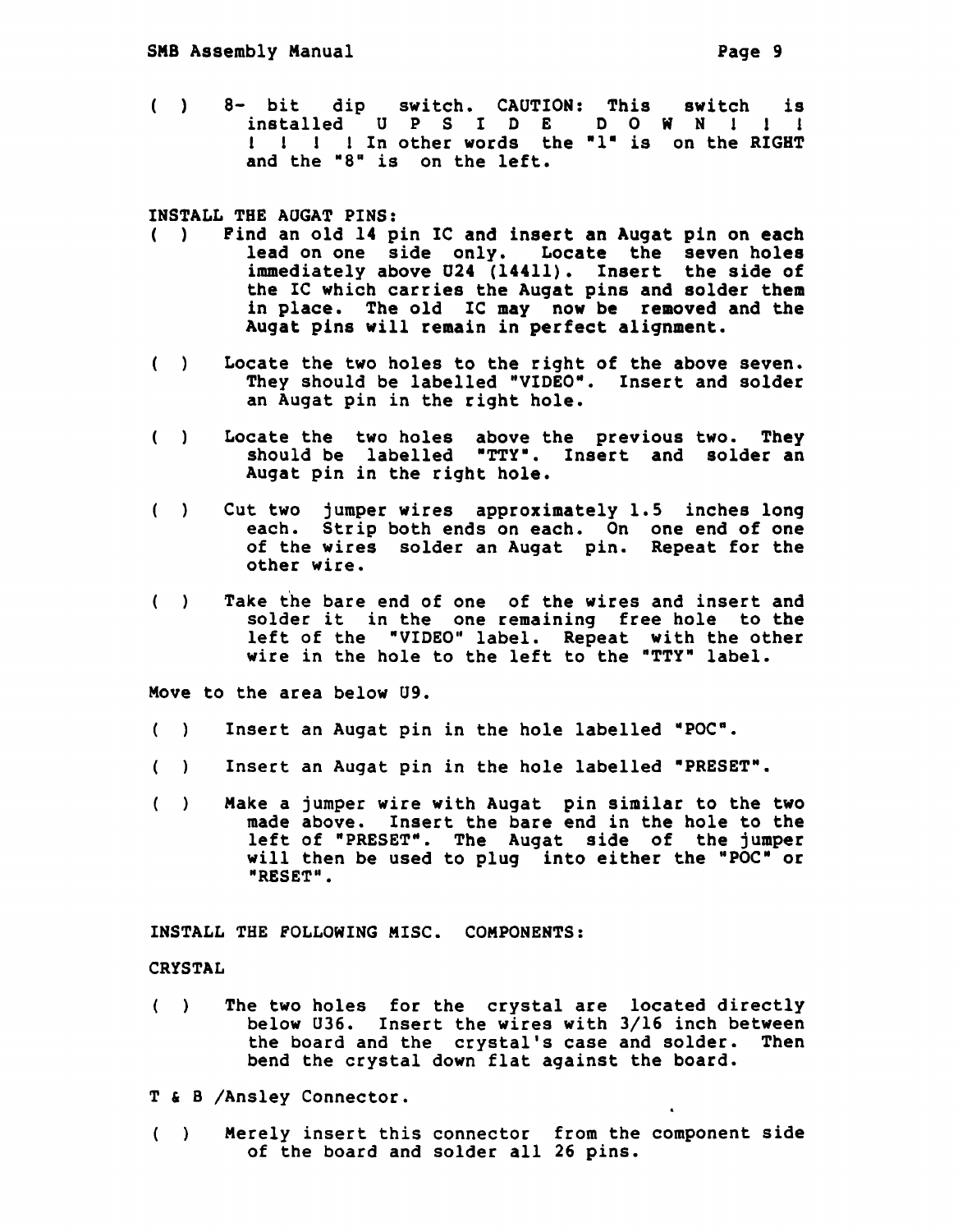Regulator

- $($ ) The regulator is labelled "7805". Hold the lettering facing you with the 3 leads pointing downward. Insert the regulator into the 3 holes in the upper left of the board. DO NOT SOLDER YET!!!!!
- $($   $)$ Put a 90 degree bend in the 3 leads and do it in a way that allows the hole in the regulator to line up with the hole in the board.
- $( )$ Slip the heatsink between the board and the regulator and secure in place with the nut and bolt provided. Insert the bolt from the component side of the board and fasten the nut on the oppposite side.
- ( ) Solder the regulator leads.

CHECKOUT BEFORE INSTALLING CHIPS.

- Visually check the entire board for any solder  $( )$ splashes, shorts, cold solder joints, wrong components, etc.
- $\begin{pmatrix} 1 & 1 \\ 1 & 1 \end{pmatrix}$ Check to make sure that the polarity of Cl, C4, C6, C7, C8, and Cll are correct.
- $( )$ With an ohmmeter, check the resistance between pins 1 and 50 on the edge connector fingers on the board. It should register a resistance above 2000 ohms. If not, check for solder bridges between the positive voltage and ground.

PLUG THE BOARD INTO THE MOTHERBOARD. REMOVE ALL OTHER BOARDS FROM THE SYSTEM FOR THE FOLLOWING TEST. TURN THE POwER ON.

- With a DC voltmeter, connect the negative lead to  $( )$ ground {pin 50 or 100), and measure with the positive lead the voltage on each of the three leads on the regulator. The left lead should indicate the input voltage to the board. This should be +8 volts normally but under the light load of only one board will be higher. Op to 12 volts is likely. The center lead should measure zero. The right lead is the +5 volts lead.
- Check the +5 volt lead on all of the sockets to  $( )$ verify that they are all receiving their proper voltage.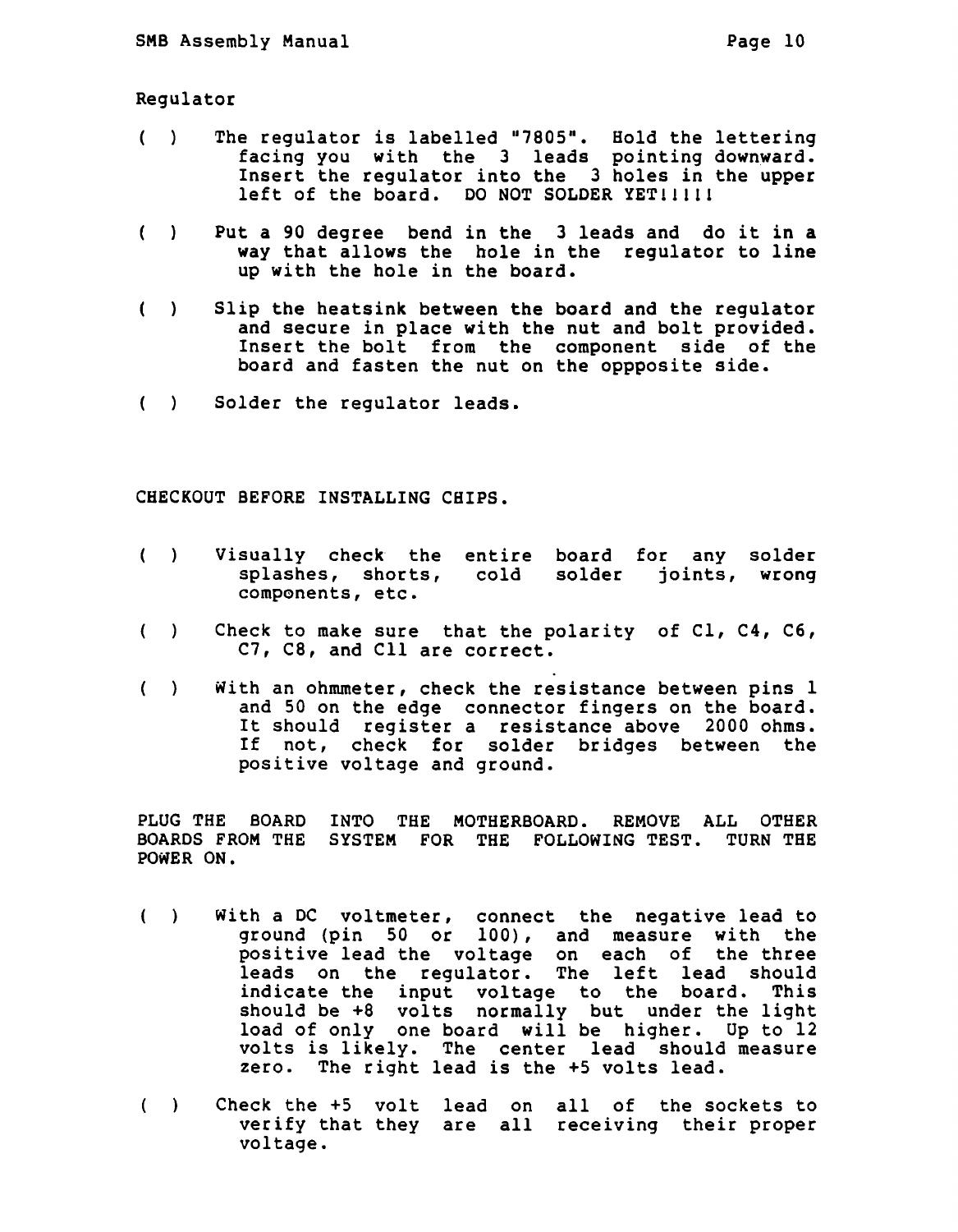- $( )$ The voltage at the cathode (band) of CR12 should be +12 volts.
- The voltage at the anode (arrow) of CRll should be  $\left( \begin{array}{c} \end{array} \right)$ -12 volts. The leads will have to be reversed on voltmeters which do not have provision for measuring negative Turn the system's power off and remove the board.

Install all of the following except those with a double asterisk, \*\*, into their respective sockets:

| POSITION       |     | IC                  |           |
|----------------|-----|---------------------|-----------|
| $R1 - R8$      |     | <b>ResistorPack</b> |           |
| U <sub>1</sub> |     | <b>74LS367</b>      | ŧ         |
| U <sub>2</sub> |     | 8T97                | *         |
| U3             |     | 8T97                | $\bullet$ |
| <b>U4</b>      |     | <b>74LS367</b>      | *         |
| $\overline{u}$ |     | <b>74LS367</b>      | $\bullet$ |
| U6             |     | <b>74LS367</b>      | *         |
| <b>U7</b>      |     | <b>74LS367</b>      | $\bullet$ |
| <b>U8</b>      |     | 74LS367             | ÷         |
| U9             | **  | 4528                |           |
| <b>U10</b>     |     | <b>74LS02</b>       |           |
| U11            |     | <b>74LS20</b>       |           |
| <b>U12</b>     |     | <b>74LS02</b>       |           |
| <b>U13</b>     |     | <b>74LS27</b>       |           |
| <b>U14</b>     |     | <b>74LS20</b>       |           |
| <b>U15</b>     | **  | 4804                |           |
| <b>U16</b>     |     | 4804                |           |
| <b>U17</b>     | * * | 4804                |           |
| <b>U18</b>     | **  | 4804                |           |
| <b>U19</b>     | **  | MK34038NorC28050M   | ٠         |
| U20            | **  | 6850                |           |
| <b>U21</b>     | **  | 6850                |           |
| <b>U22</b>     | **  | 6850                |           |
| <b>U23</b>     |     | <b>74LS138</b>      |           |
| <b>U24</b>     | **  | 14411               |           |
| <b>U25</b>     |     | <b>74LS04</b>       |           |
| <b>U26</b>     | **  | 6820                |           |
| <b>U27</b>     |     | <b>TIL113</b>       |           |
| <b>U28</b>     |     | <b>TIL113</b>       |           |
| <b>U29</b>     |     | 1488                |           |
| <b>U30</b>     |     | <b>TIL113</b>       |           |
| <b>U31</b>     |     | <b>TIL113</b>       |           |
| <b>U32</b>     |     | 1489                |           |
| <b>U33</b>     |     | 3130                |           |
| <b>U34</b>     | **  | 4070                |           |
| <b>U35</b>     | **  | 4528                |           |
| <b>U36</b>     | **  | 4047                |           |

\* An IC with an asterisk indicates that the label on the silk-screen may not be exactly the same as the above list shows. Go by the above list when there